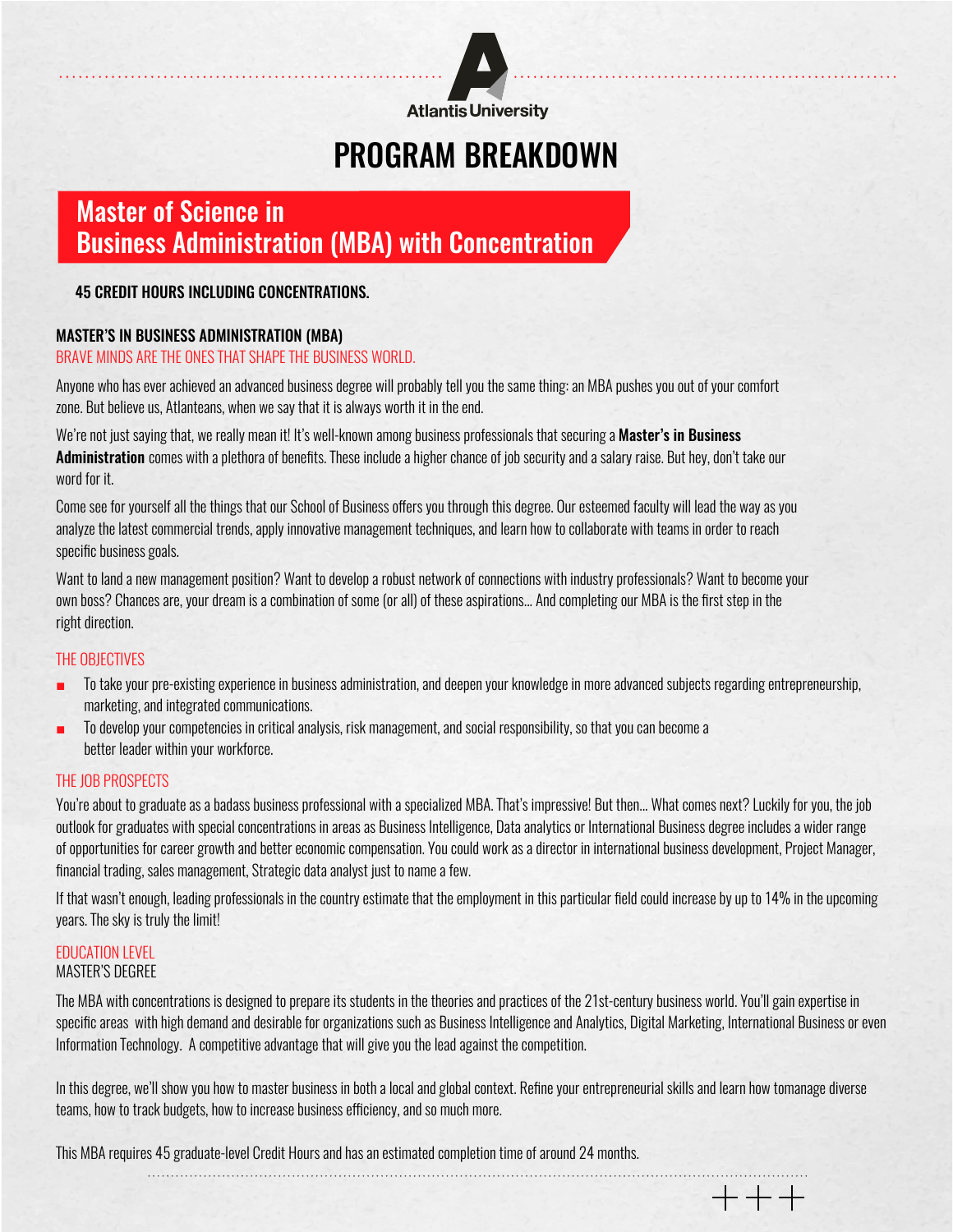

# PROGRAM BREAKDOWN

## Master of Science in Business Administration (MBA) with Concentration

45 Graduate Level Semester Credit Hours – Estimated Completion Time 20 months **Students enrolled in the Masters of Science in Business Administration (MBA) must complete the following for graduation:** 

- 15 credits from the core courses.
- 9 credits from the concentrations.
- Complete the three (3) co-requisite courses.
- 18 credits from the technical courses.
- 3 credits for the final capstone project.
- Courses (45 credits)

| Course Number  | <b>COURSE NAME</b>                                                                         | <b>CREDIT HOURS</b> |
|----------------|--------------------------------------------------------------------------------------------|---------------------|
|                | Core Courses (15 credits)                                                                  |                     |
| <b>MAN 510</b> | Leadership and Organizational Behavior                                                     | 3 credit hours      |
| <b>MAN 520</b> | <b>Quantitative Business Management</b>                                                    | 3 credit hours      |
| <b>MAN 530</b> | Accounting, Planning & Control                                                             | 3 credit hours      |
| <b>MAN 540</b> | <b>Financial &amp; Decision Making</b>                                                     | 3 credit hours      |
| <b>MAN 550</b> | <b>Marketing and Consumers Management</b>                                                  | 3 credit hours      |
|                | <b>Technical Courses - 18 Credits</b>                                                      |                     |
|                | Business Analytics (3 Credits Required): Choose two courses from the below                 |                     |
| MBA 501        | <b>Managerial Economics</b>                                                                | 3 credit hours      |
| <b>MBA 550</b> | <b>Economic Analysis and Business Decisions</b>                                            | 3 credit hours      |
| MBA 621        | <b>Business Analytics (Data Mining)</b>                                                    | 3 credit hours      |
|                | <b>Cloud Computing and Data Analytics</b>                                                  | 3 credit hours      |
|                | E-Business & Operations Management (9 Credits Required): Choose two courses from the below |                     |
| <b>MAR 600</b> | Social Media Marketing: Google, Facebook, Instagram & Youtube                              | 3 credit hours      |
| MBA 671        | <b>Information and Technology Systems</b>                                                  | 3 credit hours      |
| <b>MBA 675</b> | <b>IT &amp; Business Transformation</b>                                                    | 3 credit hours      |
| <b>MBA 705</b> | <b>Operations and Project Management</b>                                                   | 3 credit hours      |
| <b>MBA 702</b> | <b>Entrepreneurship Business Project</b>                                                   | 3 credit hours      |
| <b>MHM 664</b> | <b>Hospitality Operations Management (Project Management)</b>                              | 3 credit hours      |
| MIT 501        | <b>E-Business Technology and Management</b>                                                | 3 credit hours      |
|                | Strategy Management (6 Credits Required): Choose two courses from the below                |                     |
| <b>MBA521</b>  | International Strategic Management                                                         | 3 credit hours      |
| <b>MBA 531</b> | Human Capital Management                                                                   | 3 credit hours      |
| <b>MBA 533</b> | HR Fundamentals & Organizational Dynamics                                                  | 3 credit hours      |
| <b>MBA 561</b> | <b>Innovative Business Law</b>                                                             | 3 credit hours      |
| <b>MHM 538</b> | Organizational Behavior, Cross Cultural and Team Management                                | 3 credit hours      |